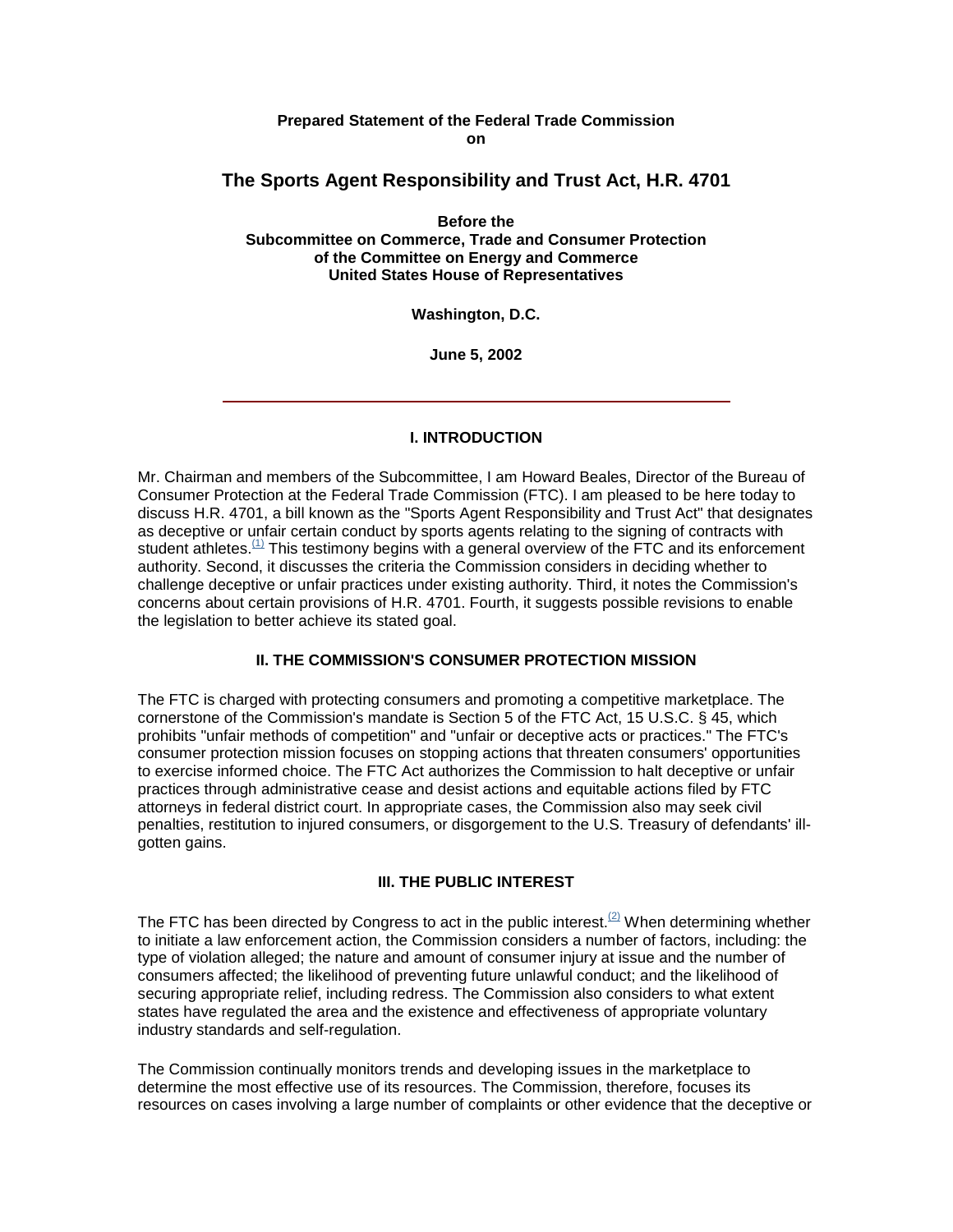unfair act or practice is widespread or an emerging trend, rather than individual disputes. For example, because of numerous complaints regarding deceptive practices used by modeling scams to persuade young consumers or their parents to pay exorbitant up-front fees for unnecessary services, the Commission has brought a number of cases against these types of scams.<sup>(3)</sup> Similarly, because of large numbers of complaints regarding scholarship service scams proclaiming "FREE MONEY FOR COLLEGE," the Commission has filed nine cases against 11 companies and 30 individuals to combat this fraud. $\frac{(4)}{(4)}$ 

## **IV. THRESHOLD CONCERNS ABOUT CERTAIN PROVISIONS OF H.R. 4701**

Certain provisions of H.R. 4701 appear to endorse and strengthen private restraints contained primarily in the NCAA's rules on student athletes' eligibility to participate in collegiate sports.<sup>(5)</sup> The proposed legislation furthers the NCAA's rules prohibiting student athletes who wish to maintain their collegiate eligibility from entering into sports agency contracts. Specifically, the bill requires that any sports agency/representation contract include a disclosure clearly stating that the student athlete may lose eligibility if he or she signs the contract. The legislation also enacts a substantive ban on any gifts by sports agents to student athletes prior to the signing of a contract.

Our general experience is that, although many industry self-regulatory programs provide significant and desirable protection for consumers, it is important to consider whether particular private restraints may function to protect the industry rather than consumers. The Commission's extensive enforcement and oversight history with other self-regulatory industry organizations counsels us to advise caution before Congress enacts federal legislation to support or endorse specific non-public regulation. Academic articles on the effects of NCAA eligibility rules reveal diversity of opinion on their fairness and application.<sup>(6)</sup> The public debate surrounding NCAA eligibility rules underscores the need for the careful examination of the effects of underlying private restraints before enacting legislation that supports them.  $\frac{1}{2}$ 

We also are concerned that some of the requirements of the proposed legislation are static. In particular, the required disclosure in sports agent contracts will apparently remain the same, absent additional Congressional action, even if, at some time in the future, the NCAA's eligibility rules change, as the Olympic eligibility rules have changed. In such a case, not only may the disclosure itself become misleading, but the disclosure requirement could hamper worthwhile changes in the rules.

Furthermore, although there is clearly no room in any consumer or commercial transaction for the false or misleading statements the proposed legislation would prohibit, some conduct addressed in the legislation is acceptable in many other markets. In particular, the use of incentives as inducements to signing a contract are common features of marketing in many industries. Even understanding the vulnerability of many college student athletes to tempting sales presentations with financial inducements, it may be possible to craft a less restrictive legislative provision to address this concern. We would urge the Subcommittee to examine these issues before enacting legislation.

## **V. SUGGESTIONS TO MODIFY THE PROPOSED LEGISLATION**

We have some suggestions to modify the proposed legislation. First, Section 3 of H.R. 4701 prohibits sports agents from giving false or misleading information - such deceptive statements that already are prohibited by Section 5 of the FTC Act and numerous state "Little FTC" Acts. If Congress sees a need for additional avenues to challenge such practices, we believe that the most appropriate avenue would be a private right of action rather than additional public enforcement provisions. A private right of action would enable individuals to vindicate

their rights in specific cases that might not be appropriate for Commission action taken in the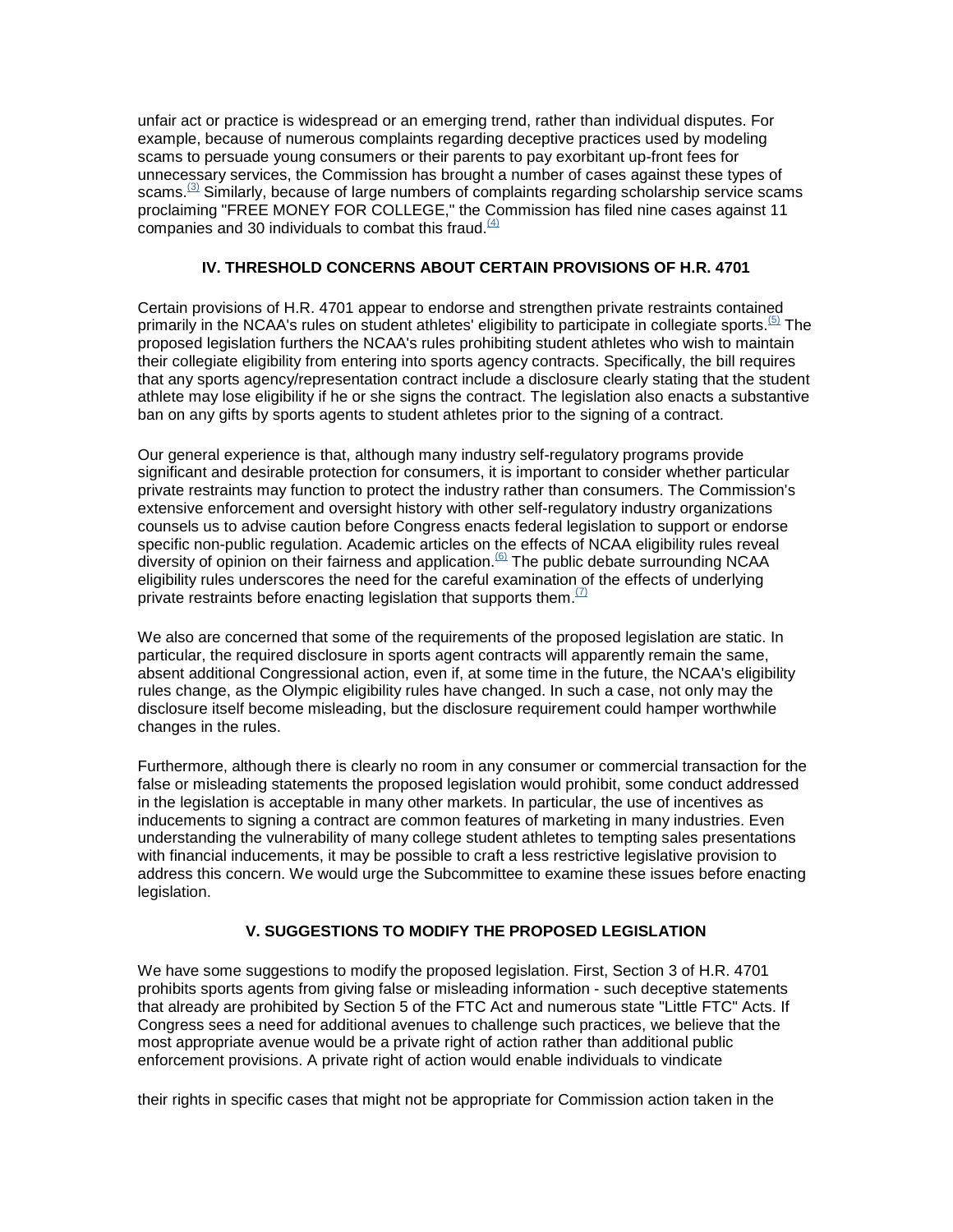public interest. We note, however, that although Section 6 of H.R. 4701 provides for a private right of action to universities injured as a result of an agent's conduct, there is no similar private right of action provided to injured individual student athletes. Adding such a cause of action would further the proposed legislation's purpose to protect student athletes.

In addition, given the apparent close relationship between the proposed legislation and the existing NCAA rules, we suggest requiring a more complete disclosure of those circumstances that may lead to loss of eligibility under the rules. Such a fuller disclosure would better provide student athletes with opportunities to exercise informed choices. For example, it is our understanding that the NCAA rules prohibit a high school or college student athlete from agreeing, either orally or in writing, to be represented by an agent (regardless of when the contract becomes effective). Accordingly, to better protect student athletes from unwittingly losing eligibility, the definition of "agency contract," which currently refers only to written contracts, should be amended to clarify that the agreement may be oral or written.

In addition, Section 3(b) of the proposed legislation requires the agent to provide a written disclosure that the student athlete must sign before the student athlete signs an agency contract. Because NCAA rules prohibit a verbal commitment as well as a written commitment, we recommend modifying the language to require the disclosure before there are any substantive discussions regarding possible representation that might give rise to commitment.

As another example, it is our understanding that NCAA rules prohibit student athletes, as well as family members and friends who may be able to influence a student athlete, from receiving any benefits or gifts from an agent. Accordingly, we recommend modifying Section 3(a)(1)(B) to include providing anything of value to student athletes, family members, or friends who may influence a decision.

Further, it is our understanding that state law may restrict some student athletes' ability to enter into a contract on their own due to their age, and that a parent or guardian must sign the contract on their behalf. To ensure the proposed legislation protects all student athletes, regardless of age, we recommend inserting "or parent or guardian" after "student athlete" in proposed Section 3(a)(2).

Finally, we recommend that the Congress consider three modifications to the required disclosure set forth in Section 3(b). First, as a general matter, it has been our experience that disclosures in "plain English," so consumers can easily understand them, are the most effective. Second, to avoid inadvertently misleading student athletes, the disclosure should both track the NCAA's current rules regarding oral or written commitments and provide for adjustments should the rules change. Third, although section 6 of the proposed legislation imposes on student athletes the obligation to notify their educational institutions within 72 hours after they have entered into an agency contract, the proposed legislation takes no steps to ensure student athletes are aware of this obligation. The required disclosure, therefore, should alert student athletes of their notification obligations under the proposed legislation.

#### **VI. CONCLUSION**

In sum, the FTC protects consumers from deceptive or unfair acts and practices, but it generally focuses on acts and practices that affect a significant number of consumers or signify an emerging trend. We ask this Subcommittee to examine carefully the need for and the appropriateness of the underlying private restraint before enacting it into law. In the event this Subcommittee continues with the proposed legislation, we have provided suggestions, based on our experience with consumer disclosures, on how the legislation can be revised to better achieve its stated goal.

Mr. Chairman, the FTC greatly appreciates this opportunity to testify. I would be happy to answer